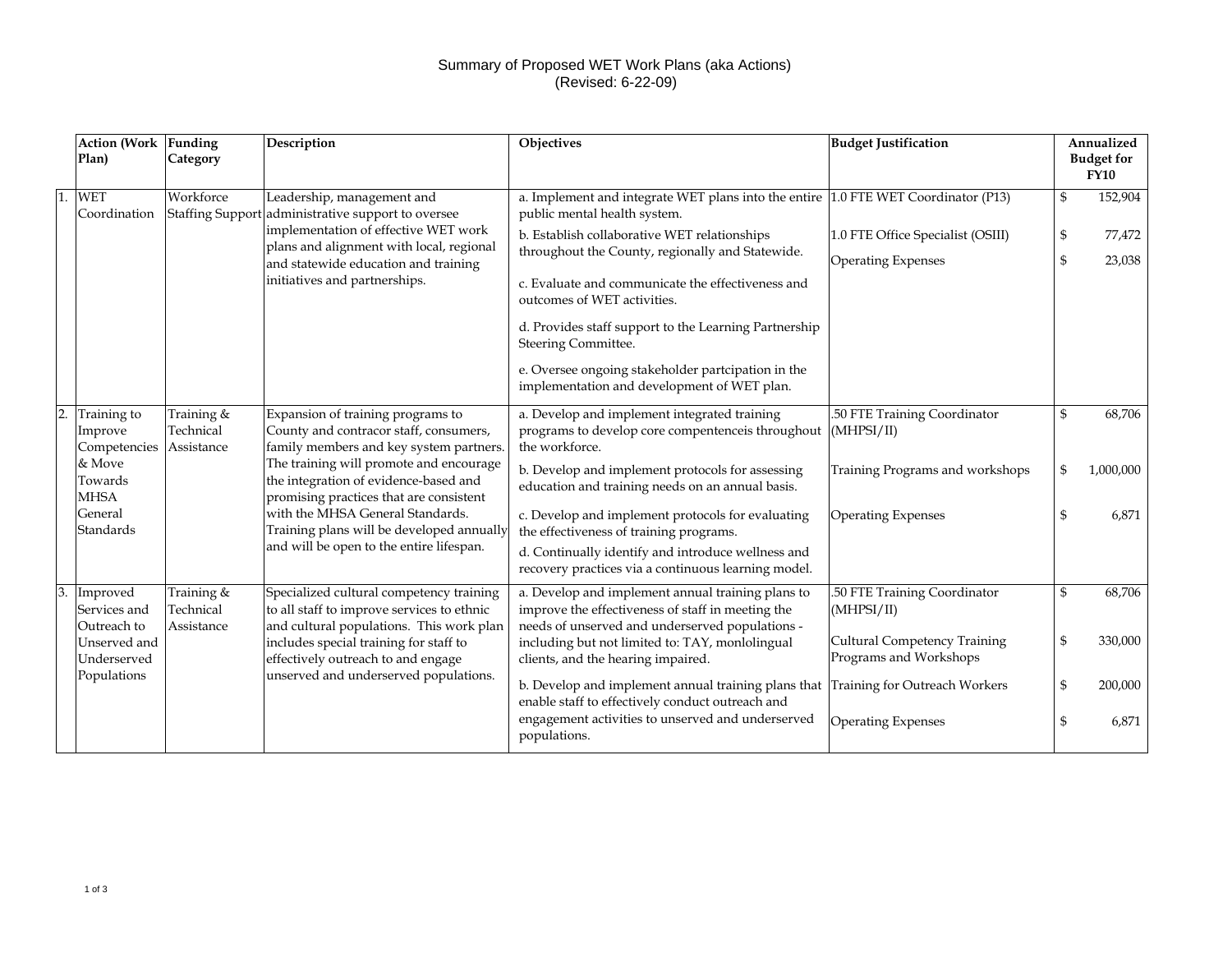## Summary of Proposed WET Work Plans (aka Actions) (Revised: 6-22-09)

|    | <b>Action (Work</b><br>Plan)                                  | Funding<br>Category                   | <b>Description</b>                                                                                                                                                                          | <b>Objectives</b>                                                                                                                                                                                                                                | <b>Budget Justification</b>                                    | Annualized<br><b>Budget for</b><br><b>FY10</b> |
|----|---------------------------------------------------------------|---------------------------------------|---------------------------------------------------------------------------------------------------------------------------------------------------------------------------------------------|--------------------------------------------------------------------------------------------------------------------------------------------------------------------------------------------------------------------------------------------------|----------------------------------------------------------------|------------------------------------------------|
|    | Welcoming<br>Consumers &<br>Family<br><b>Members</b>          | Training &<br>Technical<br>Assistance | Training, workshops, consultation and<br>structured dialogues that create an<br>environment in which consumers and<br>family members are welcomed and                                       | a. Design dialogues to improve working relationships 1.0FTE Consumer / Family Member<br>among clinicians, consumers, peer support and<br>family member staff.                                                                                    | Training Coordinator (MHPS I/II)                               | \$<br>137,412                                  |
|    |                                                               |                                       | contributing members of the public<br>mental health system.                                                                                                                                 | b. Provide education and training for providers on<br>how to work effectively with consumer and family<br>partners as providers.                                                                                                                 | Training Programs, Outreach,<br>Workshops & Operating Expenses | \$<br>385,000                                  |
|    |                                                               |                                       |                                                                                                                                                                                             | c. Provide consumer and family member staff<br>ongoing support and training to help them transition<br>into the Public Mental Health workforce.                                                                                                  | <b>Operating Expenses</b>                                      | 13,741                                         |
|    |                                                               |                                       |                                                                                                                                                                                             | d. Provide existing staff and managers with ongoing<br>support and training to help them effectively<br>integrate consumers and family members into the<br>public mental health workforce.                                                       |                                                                |                                                |
|    |                                                               |                                       |                                                                                                                                                                                             | e. Expand the utilization of peer-, client- and family<br>member-driven / directed training throughout the<br>system.                                                                                                                            |                                                                |                                                |
| 5. | <b>WET</b><br>Collaboration<br>with Key<br>System<br>Partners | Training &<br>Technical<br>Assistance | MHD collaborates with key system<br>partners to develop and share training<br>and education programs so that<br>consumers and family members receive<br>more effective integrated services. | a. Determine the training needs of system partners<br>that are strategically aligned with those of the public<br>mental health system.<br>b. Develop and implement a training plan that brings<br>MH training to system partners and vice versa. | Training Programs, Workshops, &<br>Events (e.g. CIT)           | 100,000                                        |